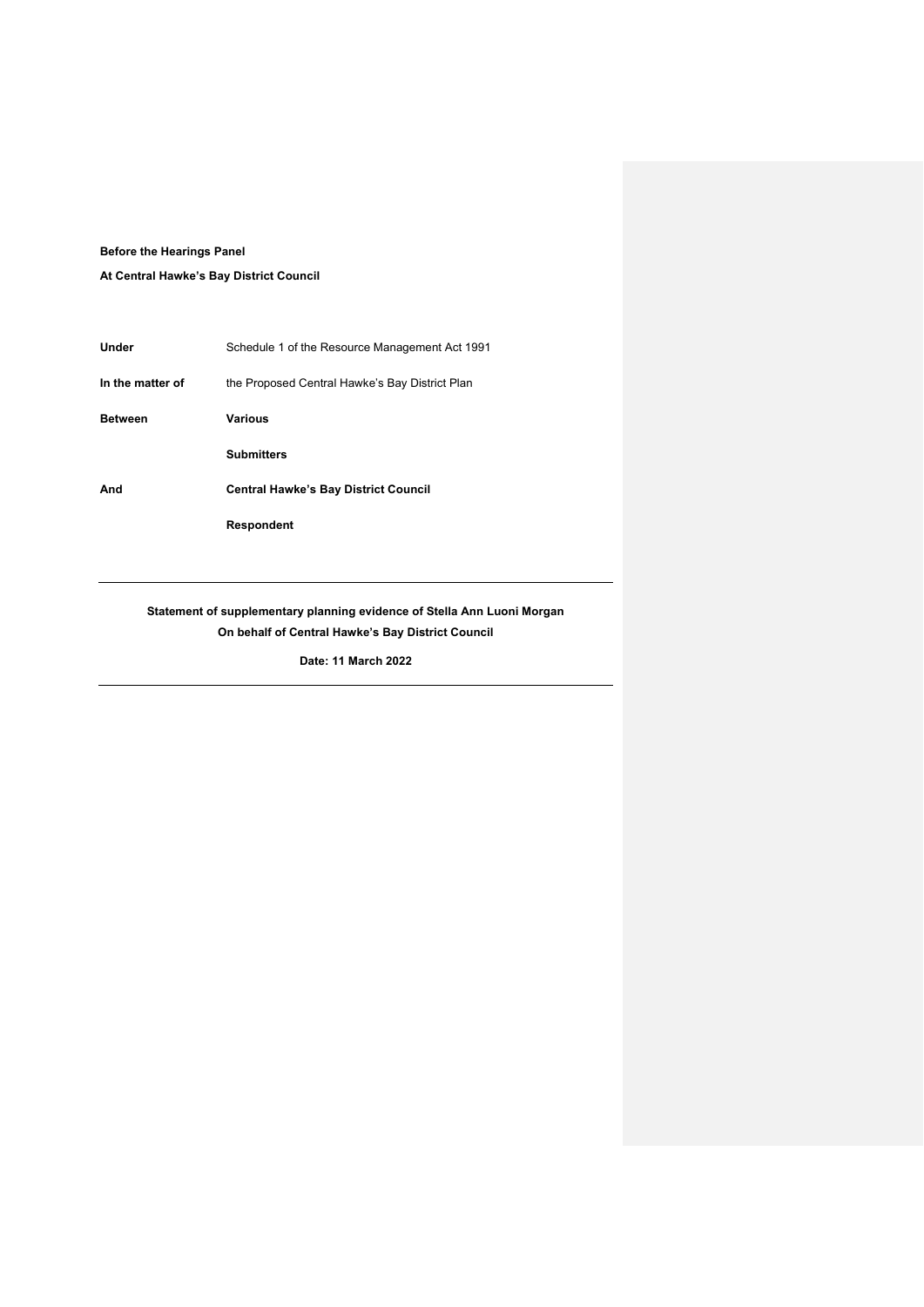### **Introduction**

- 1. My full name is Stella Ann Luoni Morgan. I am a Principal Planner and Director of Sage Planning (HB) Limited.
- 2. I have read the evidence and statement provided by submitters relevant to the Section 42 Reports on Natural Environment – Ecosystems and Indigenous Biodiversity, and Open Space and Recreation / Public Access / Activities on the Surface of Water, and the legal submissions relevant to both of these Section 42A Reports.
- 3. I have prepared this statement of evidence on behalf of the Central Hawke's Bay District Council (**Council**) in respect of technical matters arising from the submissions and further submissions on the Proposed Central Hawke's Bay District Plan (**PDP**).
- 4. Specifically, this statement of evidence relates to the matters in the Section 42A Report Natural Environment – Part 2 District-wide Matters, ECO – Ecosystems and Indigenous Biodiversity (**ECO**), and the Section 42A Report Part 2 District-wide Matters, Open Space and Recreation / Public Access / Activities on the Surface of Water (**OSR / PA / ASW**).
- 5. I am authorised to provide this evidence on behalf of Council.

## **Qualifications, Experience and Code of Conduct**

- 6. My qualifications and experience are as set out in Section 1.1 of the Ecosystems and Indigenous Biodiversity Section 42A Report.
- 7. I can confirm that I am continuing to abide by the Code of Conduct of Expert Witnesses set out in the Environment Court's Practice Note 2014.

#### **Scope of Evidence**

8. My statement of evidence addresses matters raised in submitter evidence and statements, and the Memorandum of Counsel for Ernslaw One Ltd and Rayonier Matariki Forests and Council.

#### **Matters Raised in Submitter Evidence and Statements**

- 9. I confirm that I have read the submitter evidence and statements and as a result seek to change two of my recommendations, in relation to:
	- a. the PDP biosecurity response provisions (refer Section 42A report paragraphs 10.3.111 – 10.3.113); and
	- b. alignment of the Resource Management (National Environmental Standard Plantation Forestry) Regulations 2017 (**NES-PF**) and PDP provisions (refer Section 42A report paragraphs 5.3.1 - 5.3.22 and 10.3.12 -10.3.18.
- 10. In particular, I refer to the evidence of Jordyn Landers for Horticulture New Zealand (**Hort NZ**), paragraphs 11-25, and the Memorandum of Counsel for Ernslaw One Ltd and Rayonier Matariki Forests and Council.
- 11. I also note the evidence of Rhea Dasent for Federated Farmers at paragraphs 40 and 41 addressing a 'typo' in their submission and seeking that submission point S120.020 be reconsidered.
- 12. I consider these matters below.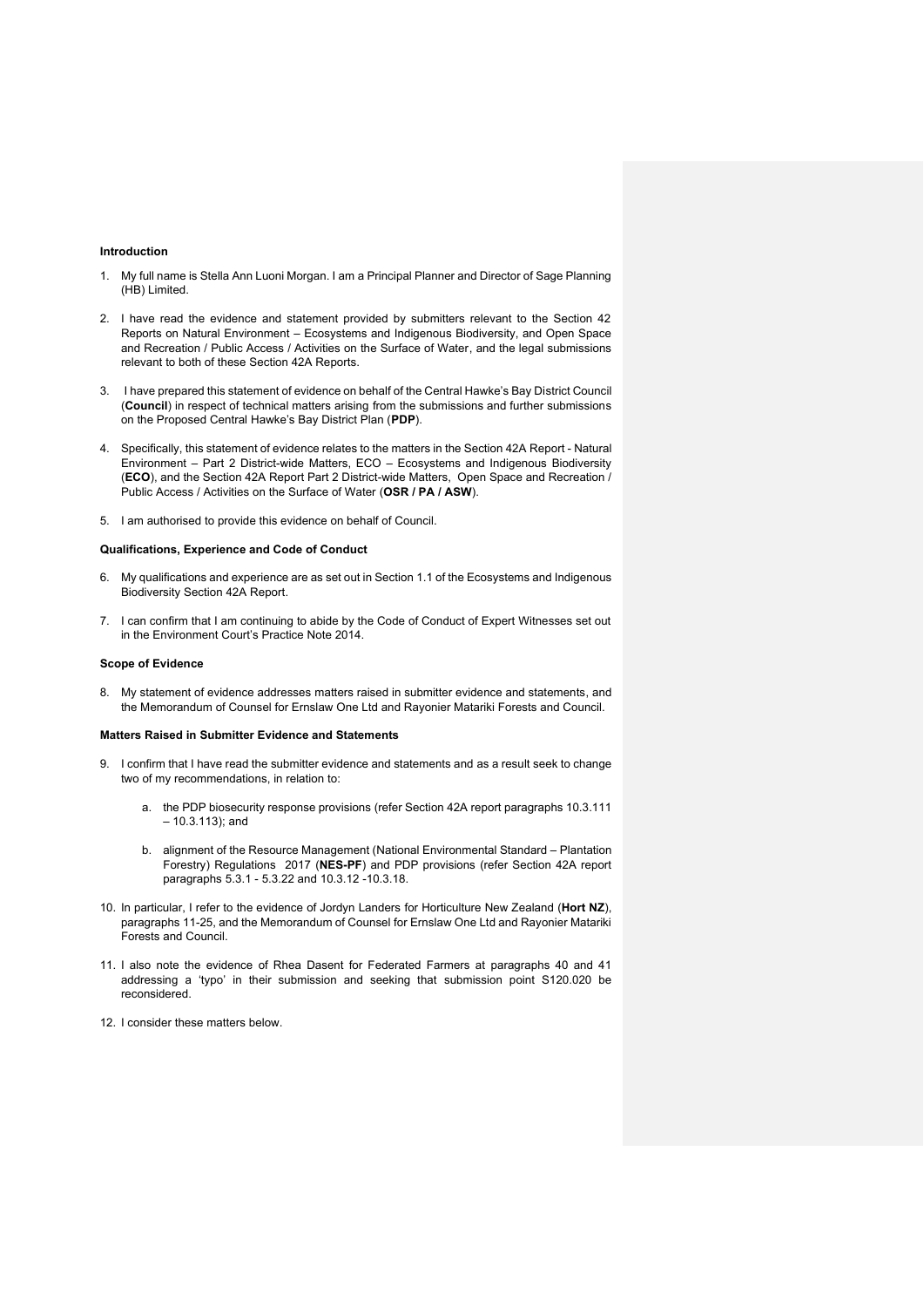#### S81.073 Hort NZ, PDP Biosecurity Response Provisions

- 13. S81.073 Hort NZ submission sought an amendment to the ECO Rules to add a new rule enabling a biosecurity response involving indigenous vegetation clearance, where that vegetation is infected by an unwanted organism as declared by the Ministry of Primary Industries Chief Technical Officer or an emergency declared by the Minister under the Biosecurity Act 1993. This was supported by Federated Farmers (FS25.53) and opposed by Ngā hapū me ngā marae o Tamatea (FS5.069).
- 14. My initial recommendation was to reject this submission on the basis of it being unclear how such an exemption relates to the Biosecurity Act 1993, which provides for the responsible Minister to exempt certain actions under that Act from the need to comply with the RMA.
- 15. Hort NZ were invited to clarify what a 'biosecurity response' would involve that would not also trigger an exemption under s 7A Biosecurity Act 2003, and clarify the relationship between the Biosecurity Act and The RMA.
- 16. Ms Landers' evidence for Hort NZ addresses these matters in paragraphs 14 -15 (clarifies a 'biosecurity response') and paragraphs 16-19 (clarifies the relationship of the Biosecurity Act and the RMA).
- 17. In summary, Hort NZ have clarified that there are occasions where a biosecurity response may be required in response to a plant pest, without a biosecurity emergency being declared under the Biosecurity Act. For example, Ms Landers refers to the PSA incursion which significantly altered the kiwifruit industry yet was not declared a biosecurity emergency.
- 18. In terms of relief sought, Ms Landers acknowledges that PDP Rule ECO-R3 1(b)(iv) partially addresses their concerns, in terms of providing for a biosecurity response within an area of 'significant indigenous vegetation and / or significant habitat of indigenous fauna'. However, they also seek a similar provision in relation to subsequent Rule ECO-R4 that applies outside of an area of 'significant indigenous vegetation and / or significant habitat of indigenous fauna'.
- 19. Having consider Hort NZ's evidence, I am satisfied that there are occasions where a biosecurity response will be required, that would not be deemed an emergency under the Biosecurity Act. Therefore, I also agree that an amendment to the ECO-Rules to address this is appropriate. This matter has also highlighted to me an unintended 'gap' in the PDP Rules with respect to Rule ECO-R4. The purpose of Rule ECO-R4 is to capture any areas of 'significant indigenous vegetation and / or significant habitat of indigenous fauna' that may have been missed in the desk-top review. However the series of exemptions provided for ECO-R3, including the biosecurity response exemption, has not been applied equally to ECO-R4, despite the same issues arising. I consider this to be an oversight, but amendable to correction as a consequential amendment arising from the HortNZ submission. In my opinion, the exemptions could usefully be relocated to a new rule ECO-R1A meaning if an activity complies with this, whether within or outside a Significant Natural Area, it is a permitted activity. If the activity does not fit within one of the exemptions, rules ECO-R2 – ECO-R6 apply. I consider this slight restructuring assists with the interpretation of the Plan and ensures exemptions to the rules apply equally to trimming or clearance of indigenous vegetation regardless of its location.
- 20. I therefore propose the following amendments, including a new 'permitted activity' ECO-Rule to address this:

<Recommended amendments in **bold underlined red** font>

**ECO-R1 Trimming or clearance of indigenous vegetation within any of the following:**

- − **Areas of domestic or ornamental landscape planting; or**
- − **Planted shelter belts; or**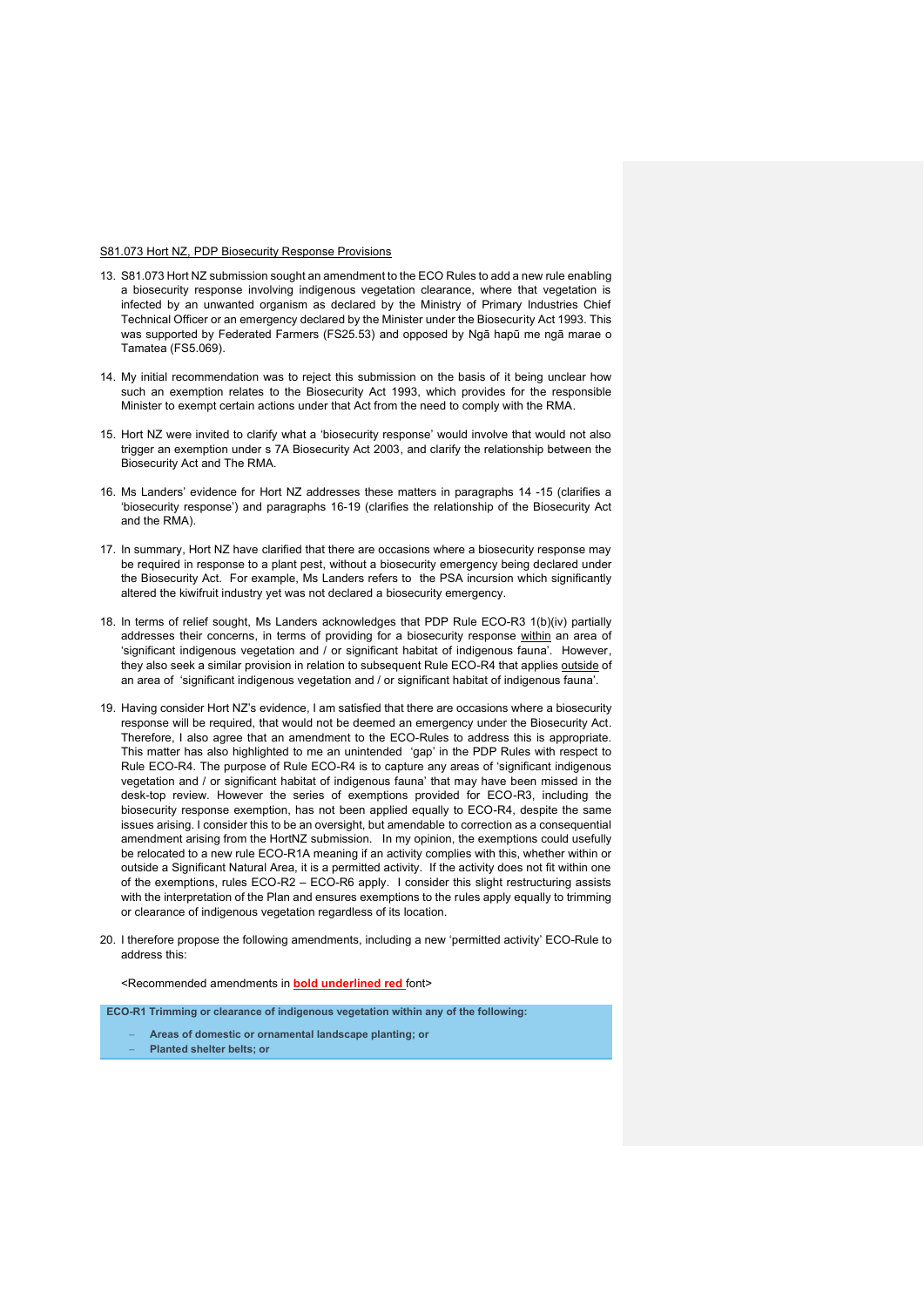| Plantation forestry undergrowth; or<br>Planted indigenous forestry. |    |                                                                                                                                                                                                                                                                                                                                                                                                                                                                                                                                                                                                                                                                                                                                                                                                                                                                                                                                                                  |                                                                                          |
|---------------------------------------------------------------------|----|------------------------------------------------------------------------------------------------------------------------------------------------------------------------------------------------------------------------------------------------------------------------------------------------------------------------------------------------------------------------------------------------------------------------------------------------------------------------------------------------------------------------------------------------------------------------------------------------------------------------------------------------------------------------------------------------------------------------------------------------------------------------------------------------------------------------------------------------------------------------------------------------------------------------------------------------------------------|------------------------------------------------------------------------------------------|
| All Indigenous<br><b>Vegetation Species</b>                         |    | 1. Activity Status: PER<br>Where the following conditions are met: N/A                                                                                                                                                                                                                                                                                                                                                                                                                                                                                                                                                                                                                                                                                                                                                                                                                                                                                           | 2. Activity status<br>where compliance not<br>achieved: N/A                              |
|                                                                     |    | ECO-R1A Trimming or clearance of indigenous vegetation (excluding where it forms part of any<br>natural wetland identified as a Significant Natural Area in ECO-SCHED5)                                                                                                                                                                                                                                                                                                                                                                                                                                                                                                                                                                                                                                                                                                                                                                                          |                                                                                          |
| <b>All indigenous</b><br>vegetation species                         | i. | <b>1. Activity Status: PER</b><br>Where the following conditions are met:<br>a. Limited to trimming or clearance that is:<br>required to achieve compliance with the<br>requirements of the Electricity (Hazards<br>from Trees) Regulations 2003; or<br>ii. required to remove deadwood, wind-<br>thrown trees, or chronically diseased<br>indigenous vegetation, where an arborist<br>who has attained the New Zealand<br><b>Qualifications Authority National</b><br>Certificate in Arboriculture Level 4 or<br>equivalent qualification has certified in<br>writing that the indigenous vegetation is<br>no longer independently viable or poses<br>a risk; or<br>iii. carried out in accordance with a<br>registered protective covenant under the<br><b>Reserves Act 1977, Conservation Act</b><br>1986 or Queen Elizabeth the Second<br><b>National Trust Act 1977; or a Reserve</b><br><b>Management Plan approved under the</b><br>Reserves Act 1977; or | 2. Activity status<br>where compliance not<br>achieved: ECO-R2 to<br><b>ECO-R5 apply</b> |
|                                                                     |    | iv. required for pest control undertaken by<br>or in conjunction with the Department of<br><b>Conservation, Hawke's Bay Regional</b><br><b>Council or Central Hawke's Bay District</b><br><b>Council, or by landowners and personnel</b><br>working with these organisations for this<br>purpose; and or removal of material<br>infected by an unwanted organism under<br>the Biosecurity Act 1993; or<br>v. necessary to avoid an imminent threat to<br>the safety of persons or of damage to<br>lawfully established buildings or<br>structures; or                                                                                                                                                                                                                                                                                                                                                                                                            |                                                                                          |
|                                                                     |    | vi. necessary to provide for the ongoing<br>safe and efficient operation, maintenance<br>and upgrading of telecommunication,<br>radio communication and other network<br>utilities, but excluding their expansion,<br>where carried out by the respective<br>network utility operator; or                                                                                                                                                                                                                                                                                                                                                                                                                                                                                                                                                                                                                                                                        |                                                                                          |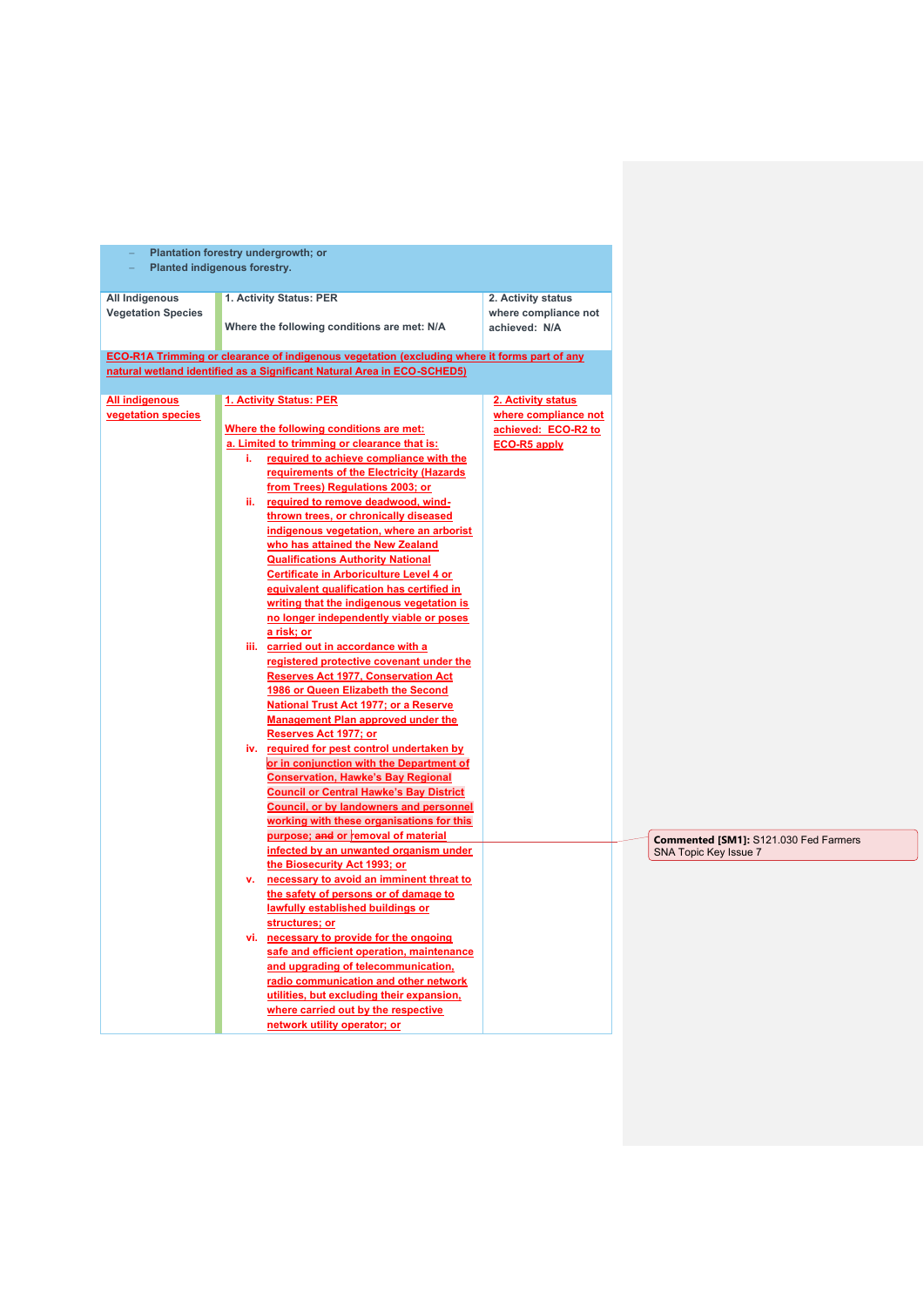|                                                   | vii. necessary to provide for the maintenance<br>and safe and efficient operation of<br>existing tracks, stock crossing and<br>bridges, drains, firebreaks, formed public<br>roads, private accesses, driveways, right<br>of ways and walkways; or<br>viii. necessary to maintain buildings,<br>provided that the trimming or clearance<br>of vegetation is limited to within 3 metres<br>of a wall or roof of a building; or                              |                                                                                                                                             | <b>Commented [SM2]: S121.030 Federated Farmers</b><br>SNA Topic Key Issue 7 |
|---------------------------------------------------|------------------------------------------------------------------------------------------------------------------------------------------------------------------------------------------------------------------------------------------------------------------------------------------------------------------------------------------------------------------------------------------------------------------------------------------------------------|---------------------------------------------------------------------------------------------------------------------------------------------|-----------------------------------------------------------------------------|
|                                                   | ix. required to construct new fences<br>(including post holes) to exclude stock<br>and/or pests from the area of indigenous<br>vegetation, or to maintain existing<br>fences, provided that the trimming or<br>clearance does not exceed 2 metres in<br>width either side of the fence line; or<br>x. for use by tangata whenua for cultural<br>purposes (e.g. for Rongoā, Waka,                                                                           |                                                                                                                                             |                                                                             |
|                                                   | traditional buildings and marae-based<br>activities) and does not result in the<br>removal of more than 25m <sup>3</sup> of timber per<br>site per 10-year period.<br>Note (1): The Council recommends that trimming<br>or clearance of indigenous vegetation is carried<br>out by an arborist who has attained the New<br><b>Zealand Qualifications Authority National</b><br>Certificate in Arboriculture Level 4 or equivalent<br><u>qualification.</u> |                                                                                                                                             |                                                                             |
|                                                   | Note (2): Any trimming or clearance work within<br>the vicinity of a network utility should be<br>undertaken by a network utility approved<br>arborist.0                                                                                                                                                                                                                                                                                                   |                                                                                                                                             |                                                                             |
| was cleared within the previous 15 years          | ECO-R2 Trimming or clearance of indigenous vegetation that has naturally re-grown on land that                                                                                                                                                                                                                                                                                                                                                             |                                                                                                                                             |                                                                             |
| <b>Manuka and Kanuka</b><br><b>Species Only</b>   | 1. Activity Status: PER<br>Where the following conditions are met:<br>a. Limited to:<br>i. trees no more than 30cm in diameter<br>measured at 1.4m from the highest point of<br>ground level at the base of the tree.<br>Note: If the requirements of this rule are complied<br>with then there is no limit on the area of vegetation<br>that can be trimmed or cleared.                                                                                   | 2. Activity status<br>where compliance not<br>achieved: RDIS<br><b>Matters over which</b><br>discretion is<br>restricted:<br>ECO-AM1.<br>a. |                                                                             |
| All Other Indigenous<br><b>Vegetation Species</b> | 3. Activity Status: PER<br>Where the following conditions are met:<br>a. Limited to:<br>i.<br>trees no more than 30cm in diameter<br>measured at 1.4m from the highest point of<br>ground level at the base of the tree.                                                                                                                                                                                                                                   | 4. Activity status<br>where compliance not<br>achieved: ECO-R3 to<br>ECO-R6                                                                 |                                                                             |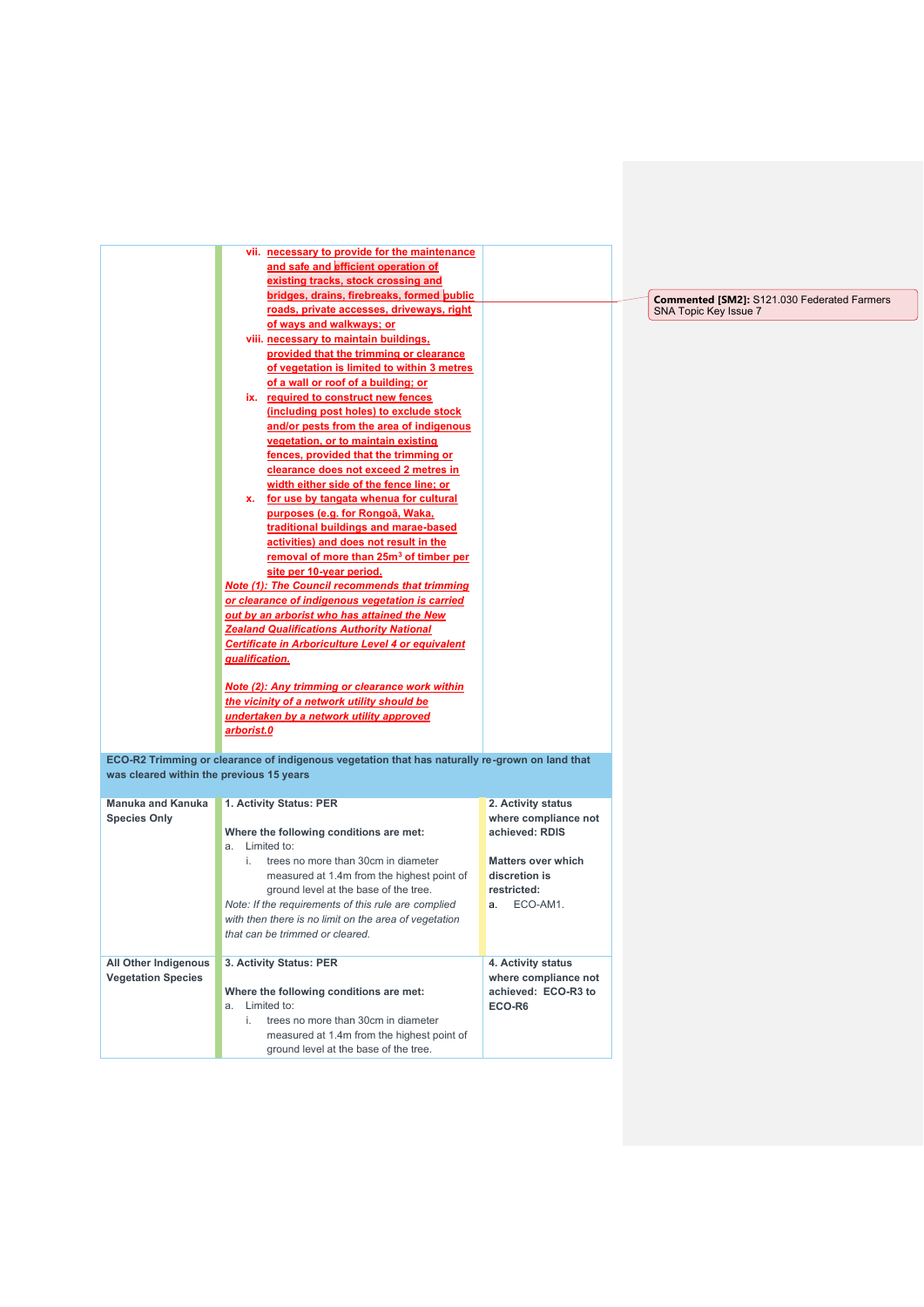|                                             | Note: If the requirements of this rule are complied                                              |                                            |                                          |
|---------------------------------------------|--------------------------------------------------------------------------------------------------|--------------------------------------------|------------------------------------------|
|                                             | with then there is no limit on the area of vegetation<br>that can be trimmed or cleared.         |                                            |                                          |
|                                             | ECO-R3 Trimming or clearance of indigenous vegetation inside any areas-of significant indigenous |                                            |                                          |
|                                             | vegetation and/or significant habitat of indigenous fauna (excluding natural wetlands)           |                                            | Commented [SM3]: S64.064 Department of   |
|                                             |                                                                                                  |                                            | Conservation                             |
| All Indigenous<br><b>Vegetation Species</b> | 1. Activity Status: PER                                                                          | 2. Activity status<br>where compliance not | SNA Topic Key Issue 7                    |
|                                             | Where the following conditions are met:                                                          | achieved: DIS                              |                                          |
|                                             | a. Limited to (whichever is the lesser):                                                         |                                            |                                          |
|                                             | clearance of no more than 500m <sup>2</sup> of<br>i.                                             |                                            | Commented [SM4]: S75.040 Forest and Bird |
|                                             | indigenous vegetation per site per calendar                                                      |                                            | SNA Topic Key Issue 7                    |
|                                             | year; or                                                                                         |                                            |                                          |
|                                             | ii. clearance of no more than 1% of the area of                                                  |                                            |                                          |
|                                             | a Significant Natural Area identified in ECO-                                                    |                                            |                                          |
|                                             | SCHED5 per calendar year.                                                                        |                                            |                                          |
|                                             | <b>OR</b>                                                                                        |                                            |                                          |
|                                             | b. Limited to trimming or clearance that is:                                                     |                                            |                                          |
|                                             | xi. required to achieve compliance with the                                                      |                                            |                                          |
|                                             | requirements of the Electricity (Hazards from                                                    |                                            |                                          |
|                                             | Trees) Regulations 2003; or                                                                      |                                            |                                          |
|                                             | xii. required to remove deadwood, wind-thrown                                                    |                                            |                                          |
|                                             | trees, or chronically diseased indigenous                                                        |                                            |                                          |
|                                             | vegetation, where an arborist who has                                                            |                                            |                                          |
|                                             | attained the New Zealand Qualifications                                                          |                                            |                                          |
|                                             | Authority National Certificate in Arboriculture                                                  |                                            |                                          |
|                                             | Level 4 or equivalent qualification has<br>certified in writing that the indigenous              |                                            |                                          |
|                                             | vegetation is no longer independently viable                                                     |                                            |                                          |
|                                             | or poses a risk; or                                                                              |                                            |                                          |
|                                             | xiii. carried out in accordance with a registered                                                |                                            |                                          |
|                                             | protective covenant under the Reserves Act                                                       |                                            |                                          |
|                                             | 1977, Conservation Act 1986 or Queen                                                             |                                            |                                          |
|                                             | Elizabeth the Second National Trust Act                                                          |                                            |                                          |
|                                             | 1977; or a Reserve Management Plan                                                               |                                            |                                          |
|                                             | approved under the Reserves Act 1977; or                                                         |                                            |                                          |
|                                             | xiv. required for pest control undertaken by or in                                               |                                            |                                          |
|                                             | conjunction with the Department of                                                               |                                            |                                          |
|                                             | Conservation, Hawke's Bay Regional                                                               |                                            |                                          |
|                                             | <b>Council or Central Hawke's Bay District</b>                                                   |                                            |                                          |
|                                             | Council, or by landowners and personnel                                                          |                                            |                                          |
|                                             | working with these organisations for this                                                        |                                            |                                          |
|                                             | purpose; and or removal of material                                                              |                                            | Commented [SM5]: S121.030 Fed Farmers    |
|                                             | infected by an unwanted organism under the                                                       |                                            | SNA Topic Key Issue 7                    |
|                                             | Biosecurity Act 1993; or                                                                         |                                            |                                          |
|                                             | xv. necessary to avoid an imminent threat to the                                                 |                                            |                                          |
|                                             | safety of persons or of damage to lawfully                                                       |                                            |                                          |
|                                             | established buildings or structures; or                                                          |                                            |                                          |
|                                             | xvi. necessary to provide for the ongoing safe-                                                  |                                            |                                          |
|                                             | and efficient operation, maintenance and                                                         |                                            |                                          |
|                                             | upgrading of telecommunication, radio                                                            |                                            |                                          |
|                                             | communication and other network utilities,                                                       |                                            |                                          |
|                                             | but excluding their expansion, where carried                                                     |                                            |                                          |
|                                             | out by the respective network utility operator;                                                  |                                            |                                          |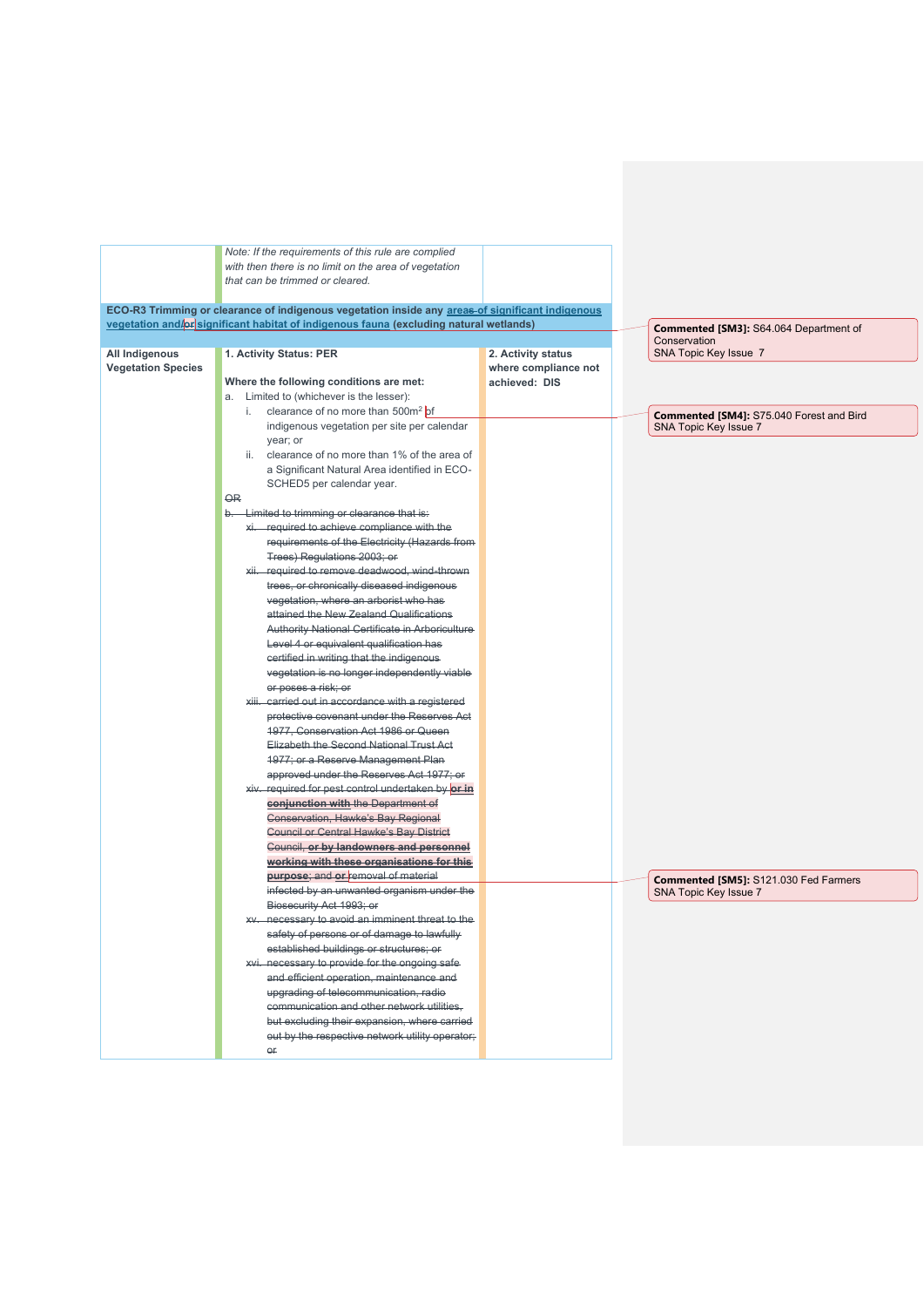|                          | xvii. necessary to provide for the maintenance<br>and safe and efficient operation of existing                                                                |                           |                                                                                                                        |
|--------------------------|---------------------------------------------------------------------------------------------------------------------------------------------------------------|---------------------------|------------------------------------------------------------------------------------------------------------------------|
|                          | tracks, stock crossing and bridges, drains,                                                                                                                   |                           |                                                                                                                        |
|                          | firebreaks, formed public roads, private                                                                                                                      |                           |                                                                                                                        |
|                          | accesses, driveways, right of ways and                                                                                                                        |                           | <b>Commented [SM6]: S121.030 Federated Farmers</b><br>SNA Topic Key Issue 7                                            |
|                          | walkways; or                                                                                                                                                  |                           |                                                                                                                        |
|                          | xviii.necessary to maintain buildings, provided                                                                                                               |                           |                                                                                                                        |
|                          | that the trimming or clearance of vegetation                                                                                                                  |                           |                                                                                                                        |
|                          | is limited to within 3 metres of a wall or roof                                                                                                               |                           |                                                                                                                        |
|                          | of a building; or                                                                                                                                             |                           |                                                                                                                        |
|                          | xix. required to construct new fences (including                                                                                                              |                           |                                                                                                                        |
|                          | post holes) to exclude stock and/or pests                                                                                                                     |                           |                                                                                                                        |
|                          | from the area of indigenous vegetation, or to                                                                                                                 |                           |                                                                                                                        |
|                          | maintain existing fences, provided that the                                                                                                                   |                           |                                                                                                                        |
|                          | trimming or clearance does not exceed 2                                                                                                                       |                           |                                                                                                                        |
|                          | metres in width either side of the fence line;                                                                                                                |                           |                                                                                                                        |
|                          | $\Theta$ F                                                                                                                                                    |                           |                                                                                                                        |
|                          | xx. for use by tangata whenua for cultural                                                                                                                    |                           |                                                                                                                        |
|                          | purposes (e.g. for Rongoā, Waka, traditional                                                                                                                  |                           |                                                                                                                        |
|                          | buildings and marae-based activities) and                                                                                                                     |                           |                                                                                                                        |
|                          | does not result in the removal of more than                                                                                                                   |                           |                                                                                                                        |
|                          | 25m <sup>3</sup> of timber per site per 10-year period.                                                                                                       |                           |                                                                                                                        |
|                          | Note (1): The Council recommends that trimming or                                                                                                             |                           |                                                                                                                        |
|                          | clearance of indigenous vegetation is carried out by                                                                                                          |                           |                                                                                                                        |
|                          | an arborist who has attained the New Zealand                                                                                                                  |                           |                                                                                                                        |
|                          | Qualifications Authority National Certificate in                                                                                                              |                           |                                                                                                                        |
|                          | Arboriculture Level 4 or equivalent qualification.                                                                                                            |                           |                                                                                                                        |
|                          | Note (2): Any trimming or clearance work within the                                                                                                           |                           |                                                                                                                        |
|                          | vicinity of a network utility should be undertaken by a                                                                                                       |                           |                                                                                                                        |
|                          | network utility approved arborist.                                                                                                                            |                           |                                                                                                                        |
|                          | Note (3): Afforestation and vegetation clearance of                                                                                                           |                           |                                                                                                                        |
|                          | indigenous vegetation associated with plantation                                                                                                              |                           |                                                                                                                        |
|                          | forestry, is subject to the Resource Management                                                                                                               |                           |                                                                                                                        |
|                          | (National Environmental Standards for Plantation                                                                                                              |                           |                                                                                                                        |
|                          | Forestry) Regulations 2017                                                                                                                                    |                           | <b>Commented [SM7]:</b> As a result of amendment made                                                                  |
|                          |                                                                                                                                                               |                           | to note above preceding rules, in response to                                                                          |
|                          | ECO-R4 Trimming or clearance of indigenous vegetation outside any area of significant indigenous<br>vegetation and/or significant habitat of indigenous fauna |                           | submissions from:<br>S85.008 Rayonier Matariki Forests; S132.002 Ernslaw<br>One Limited; S132.003 Ernslaw One Limited; |
| <b>Manuka and Kanuka</b> | 1. Activity Status: PER                                                                                                                                       | 2. Activity status        | S132.004 Ernslaw One Limited                                                                                           |
| <b>Species Only</b>      |                                                                                                                                                               | where compliance not      | SNA Topic Key Issue 7                                                                                                  |
|                          | Where the following conditions are met:                                                                                                                       | achieved: RDIS            |                                                                                                                        |
|                          | a. Limited to:                                                                                                                                                |                           |                                                                                                                        |
|                          | clearance of no more than 1 hectare per site<br>i.                                                                                                            | <b>Matters over which</b> |                                                                                                                        |
|                          | per calendar year.                                                                                                                                            | discretion is             |                                                                                                                        |
|                          | Trees to be cleared must be:<br>Ш.                                                                                                                            | restricted:               |                                                                                                                        |
|                          | no more than 15cm in diameter<br>a.                                                                                                                           | ECO-AM1.<br>a.            |                                                                                                                        |
|                          | measured 1.4m from the highest                                                                                                                                |                           |                                                                                                                        |
|                          | point of ground level at the base of                                                                                                                          |                           |                                                                                                                        |
|                          | the tree; and                                                                                                                                                 |                           |                                                                                                                        |
|                          | must have an average canopy height<br>b.                                                                                                                      |                           |                                                                                                                        |
|                          | of less than 6 metres.                                                                                                                                        |                           |                                                                                                                        |
|                          |                                                                                                                                                               |                           |                                                                                                                        |
|                          |                                                                                                                                                               |                           |                                                                                                                        |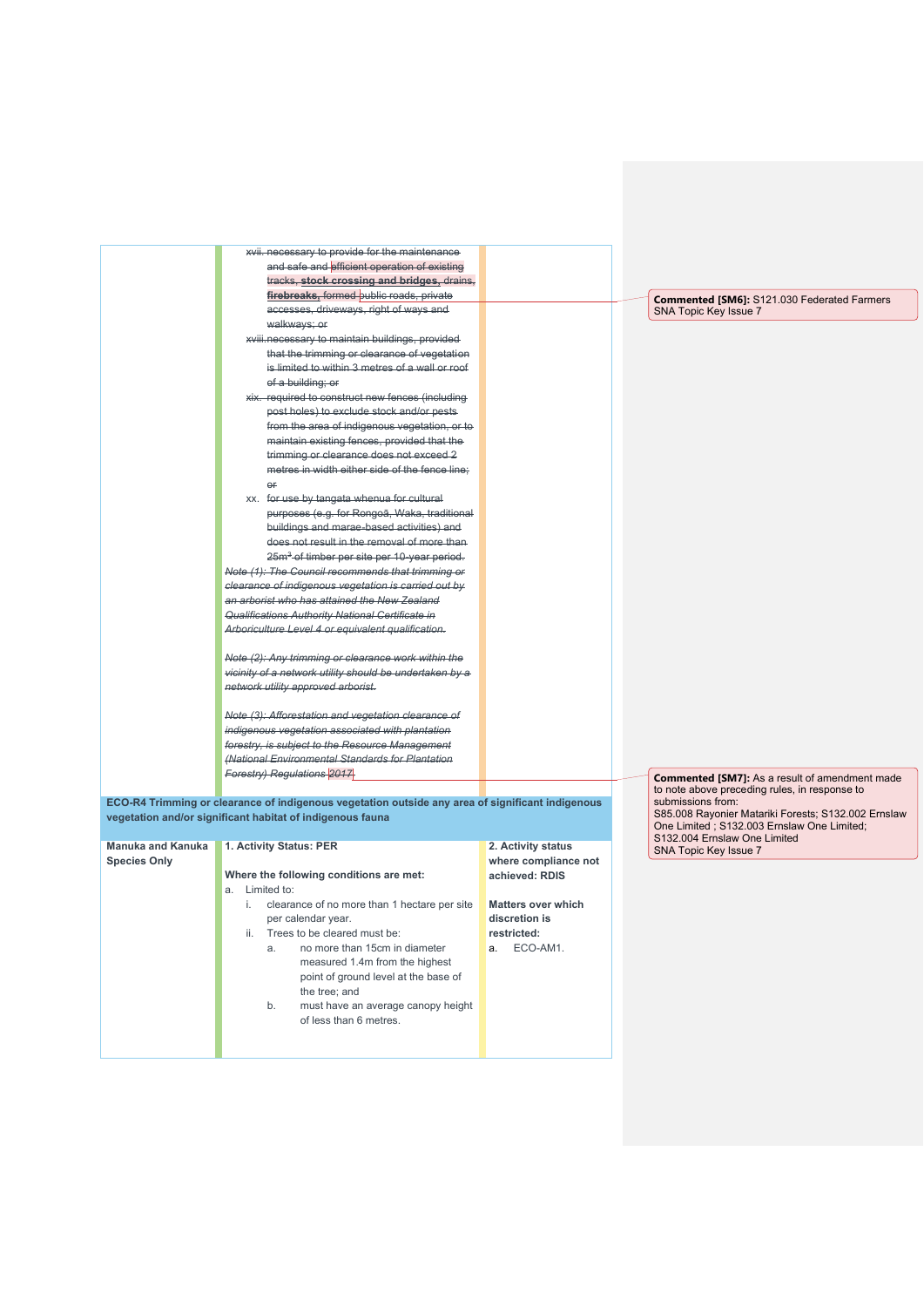| All Other Indigenous<br><b>Vegetation Species</b> | 3. Activity Status: PER<br>Where the following conditions are met:<br>a. Limited to:<br>i. clearance of no more than 1 hectare per site<br>per calendar year.<br>ii. Trees to be cleared must be:<br>no more than 15cm in diameter<br>a.<br>measured 1.4m from the highest<br>point of ground level at the base of<br>the tree; and<br>b.<br>must have an average canopy height<br>of less than 6 metres.                                                                                                                                       | 4. Activity status<br>where compliance not<br>achieved: DIS |                                                                                        |
|---------------------------------------------------|-------------------------------------------------------------------------------------------------------------------------------------------------------------------------------------------------------------------------------------------------------------------------------------------------------------------------------------------------------------------------------------------------------------------------------------------------------------------------------------------------------------------------------------------------|-------------------------------------------------------------|----------------------------------------------------------------------------------------|
|                                                   | ECO-R5 Trimming or clearance of indigenous vegetation not otherwise provided for                                                                                                                                                                                                                                                                                                                                                                                                                                                                |                                                             |                                                                                        |
| All Indigenous<br><b>Vegetation Species</b>       | 1. Activity Status: DIS<br>Where the following conditions are met: N/A                                                                                                                                                                                                                                                                                                                                                                                                                                                                          | 2. Activity status<br>where compliance not<br>achieved: N/A |                                                                                        |
|                                                   | ECO-R6 Trimming or clearance of indigenous vegetation which forms part of any natural wetland<br>identified as a Significant Natural Area in ECO-SCHED5                                                                                                                                                                                                                                                                                                                                                                                         |                                                             |                                                                                        |
| All Indigenous<br><b>Vegetation Species</b>       | 1. Activity Status: NC<br>Where the following conditions are met: N/A<br>Note1: Wetland restoration work managed by the<br><b>Department of Conservation, Hawke's Bay</b><br><b>Regional Council or Central Hawke's Bay District</b><br><b>Council is regulated by the Regional Resource</b><br><b>Management Plan and the NES Freshwater 2020</b>                                                                                                                                                                                              | 2. Activity status<br>where compliance not<br>achieved: N/A |                                                                                        |
|                                                   | and therefore exempt from this rule.<br>Note (2): This rule does not apply to vegetation<br>clearance associated with construction of, and<br>ongoing safe and efficient operation,<br>maintenance and upgrading of a network utility,<br>but is subject to the (National Environmental<br><b>Standards for Electricity Transmission Activities)</b><br>Regulations 2009 (NESETA) (refer Regulations 30,<br>31 and 32), and / or Resource Management<br>(National Environmental Standards for<br>Freshwater) Regulations, 2020 (NES-FM), (refer |                                                             | Commented [SM8]: S11.019 HBRC<br>SNA Topic Key Issue 7                                 |
|                                                   | Regulations 46 & 47).                                                                                                                                                                                                                                                                                                                                                                                                                                                                                                                           |                                                             | Commented [SM9]: S79.066 Transpower New<br><b>Zealand Ltd</b><br>SNA Topic Key Issue 7 |

21. On the basis of the further information provided by Hort NZ, I now recommend that S81.073 Hort NZ be accepted.

*Section 32 Evaluation*

22. In my opinion, the amendments as proposed will provide more logically for the trimming and clearance activities of indigenous vegetation in a way that was intended by the policy and rule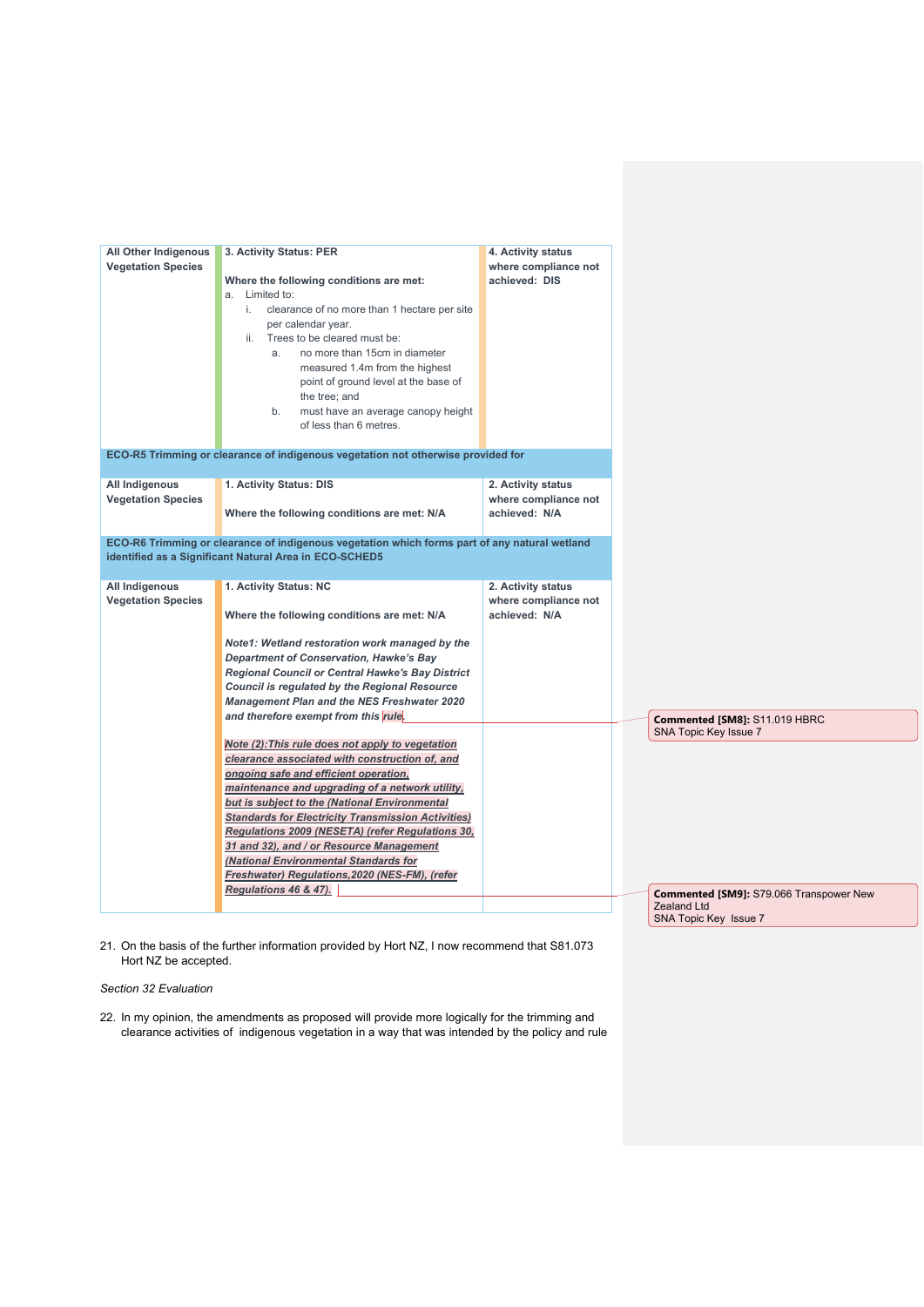framework in the PDP as notified. The changes will improve the effectiveness of provisions without changing the policy approach. As such, no S32AA re-evaluation is warranted.

S85.008 Rayonier Matariki Forests and S132.002, S132.003, and S132.002 Ernslaw One Limited, Clarification of the relationship between the NES-PF and PDP ECO-Rules

- 23. I discuss the clarification of the relationship between the NES-PF and PDP ECO-Rules at paragraphs 10.3.12 -10.3.18 of my Section 42A report in response to submission points S85.008 Rayonier Matariki Forests and S132.002, S132.003, and S132.002 Ernslaw One Limited. As a result of these submissions, I proposed an amendment to the advice note preceding the ECO-Rules and on that basis recommended these submission points be accepted in part. I also invited feedback from the submitter on these amendments.
- 24. As outlined in the Memorandum of counsel for Ernslaw One Ltd and Rayonier Matariki Forests and Council, agreement for alternative wording has been reached between:
	- a) Trish Fordyce, counsel for Ernslaw One Ltd and Rayonier Matariki Forests (**Submitter**);
	- b) Lynette Baish, planner for the submitter;
	- c) Asher Davidson, counsel for Central Hawke's Bay District Council (Council);
	- d) Stella Morgan, reporting officer; and
	- e) Helen O'Shaughnessy, on behalf of Council.
- 25. The agreed wording for the advice note is as follows:

**'Note – Plantation Forestry Activities - In the case of conflict with any rule in this Chapter, the provisions of the Resource Management (National Environmental Standards for Plantation Forestry) Regulations 2017, (NES-PF) particularly regulations 93 and 94, apply instead of the rule.** 

**For the avoidance of doubt, the NES-PF does not apply to the following activities, and they are therefore subject to the rules in this chapter:**

- **Vegetation clearance of indigenous vegetation that occurs before afforestation (see Reg**   $\frac{1}{5(3)}$ 

- **Vegetation clearance of indigenous vegetation within a significant natural area, except that clearance of a forestry track described in Reg 93(2)(d) NES-PF, or incidental damage described in Reg 93(5), are covered by the NES-PF under Reg 93 or 94).'**

- 26. I recommend the Hearings Panel adopt the proposed agreed advice note on the basis that it further clarifies for plan users the circumstances when the PDP ECO-Rules apply to plantation forestry activities.
- 27. For these reasons, my recommendation to 'accept in part' remains, albeit the amendments to the advice note have changed.

## S121.020 Federated Farmers

28. At paragraphs 40 - 41 of their evidence, Federated Farmers have highlighted a 'typo' in their submission in relation to Policy ECO-P2, and on that basis seek it be reconsidered by the Section 42A reporting officer. Their corrected amendment reads as follows:

ECO-P2 To protect areas of significant indigenous vegetation and/or significant habitats of indigenous fauna from **the inappropriate** adverse effects of landuse and development, including earthworks and vegetation clearance**, while providing for some appropriate activities.**